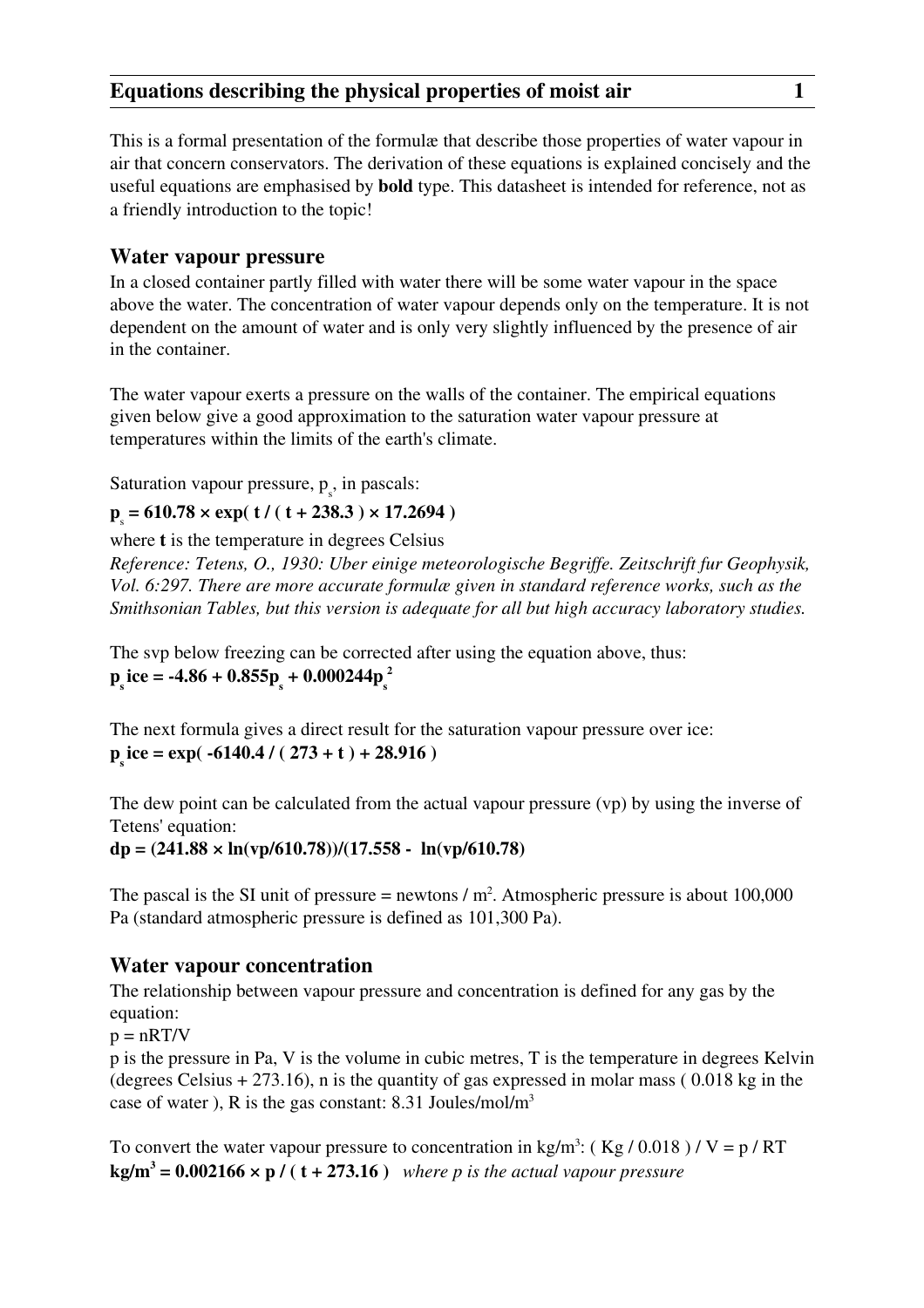# Relative Humidity

The Relative Humidity (RH) is the ratio of the actual water vapour pressure to the saturation water vapour pressure at the prevailing temperature.

# $RH = p/p$

RH is usually expressed as a percentage rather than as a fraction. In the biological literature, however, the RH is often expressed as a fraction and is then called the water activity.

The RH is a ratio. It does not define the water content of the air unless the temperature is given. The reason RH is so much used in conservation is that most organic materials have an equilibrium water content that is mainly determined by the RH and is only slightly influenced by temperature.

Notice that air is not involved in the definition of RH. Airless space can have a RH. Air is the transporter of water vapour in the atmosphere and in air conditioning systems, so the phrase *"RH of the air"* is commonly used, and only occasionally misleading. The independence of RH from atmospheric pressure is not important on the ground, but it does have some relevance to calculations concerning air transport of works of art and conservation by freeze drying.

## The Dew Point

The water vapour content of air is often quoted as dew point. This is the temperature to which the air must be cooled before dew condenses from it. At this temperature the actual water vapour content of the air is equal to the saturation water vapour pressure. The dew point is usually calculated from the RH. First one calculates  $\mathbf{p}_s$ , the saturation vapour pressure at the ambient temperature. The actual water vapour pressure,  $\mathbf{p}_{a}$ , is:

# $p_a = p_s \times RH\% / 100$

The next step is to calculate the temperature at which  $\mathbf{p}_{\text{a}}$  would be the saturation vapour pressure. This means running backwards the equation given above for deriving saturation vapour pressure from temperature:

Let  $w = \ln (p_a / 610.78)$ Dew point =  $w \times 238.3 / (17.294 - w)$ 

This calculation is often used to judge the probability of condensation on windows and within walls and roofs of humidified buildings.

The dew point can also be measured directly by cooling a mirror until it fogs. The RH is then given by the ratio

# $\text{RH} = 100 \times \text{p}_{\text{s}}$  dewpoint/p<sub>s</sub>ambient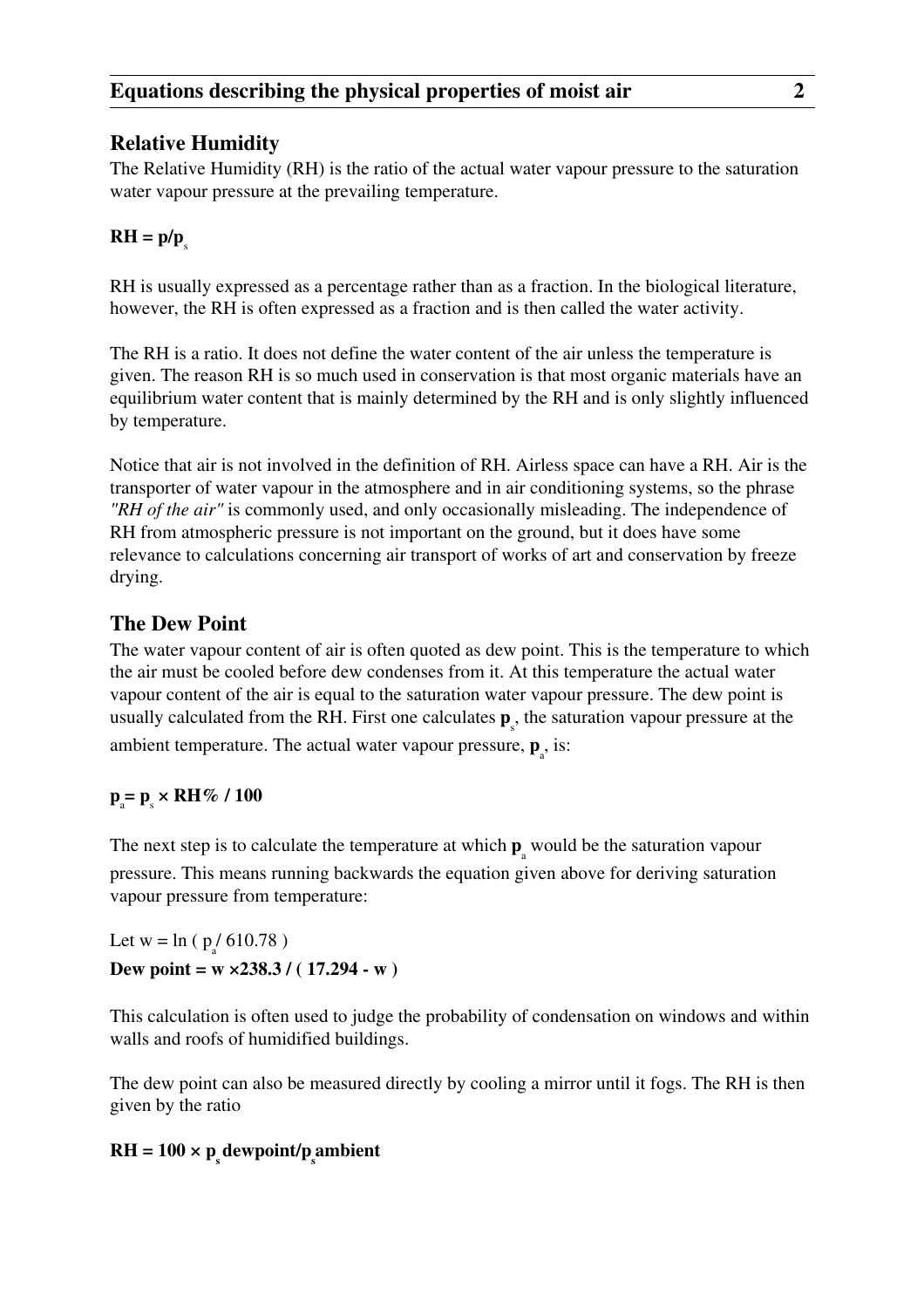### Concentration of water vapour in air

It is sometimes convenient to quote water vapour concentration as kg/kg of dry air. This is used in air conditioning calculations and is quoted on psychrometric charts. The following calculations for water vapour concentration in air apply at ground level.

Dry air has a molar mass of 0.029 kg. It is denser than water vapour, which has a molar mass of 0.018 kg. Therefore, *humid air is lighter than dry air*. If the total atmospheric pressure is P and the water vapour pressure is p, the partial pressure of the dry air component is  $P - p$ . The weight ratio of the two components, water vapour and dry air is:

kg water vapour / kg dry air =  $0.018 \times p$  / ( 0.029  $\times (P - p)$  )  $= 0.62 \times p / (P - p)$ 

At room temperature P - p is nearly equal to P, which at ground level is close to 100,000 Pa, so, approximately:

### kg water vapour / kg dry air =  $0.62 \times 10^{-5}$  ×p

### Thermal properties of damp air

The heat content, usually called the *enthalpy*, of air rises with increasing water content. This hidden heat, called latent heat by air conditioning engineers, has to be supplied or removed in order to change the relative humidity of air, *even at a constant temperature.* This is relevant to conservators. The transfer of heat from an air stream to a wet surface, which releases water vapour to the air stream at the same time as it cools it, is the basis for psychrometry and many other microclimatic phenomena. Control of heat transfer can be used to control the drying and wetting of materials during conservation treatment.

The enthalpy of dry air is not known. Air at zero degrees celsius is *defined* to have zero enthalpy. The enthalpy, in kJ/kg, at any temperature, t, between 0 and 60C is approximately:

h = 1.007t - 0.026 *below zero: h = 1.005t* 

The enthalpy of liquid water is also defined to be zero at zero degrees celsius. To turn liquid water to vapour at the same temperature requires a very considerable amount of heat energy: 2501 kJ/kg at 0C

At temperature t the heat content of water vapour is:

 $h_w = 2501 + 1.84t$ 

*Notice that water vapour, once generated, also requires more heat than dry air to raise its temperature further: 1.84 kJ/kg.C against about 1 kJ/kg.C for dry air.* 

The enthalpy of moist air, in kJ/kg, is therefore:

### $h = (1.007 \times t - 0.026) + g \times (2501 + 1.84 \times t)$

*g is the water content in kg/kg of dry air*